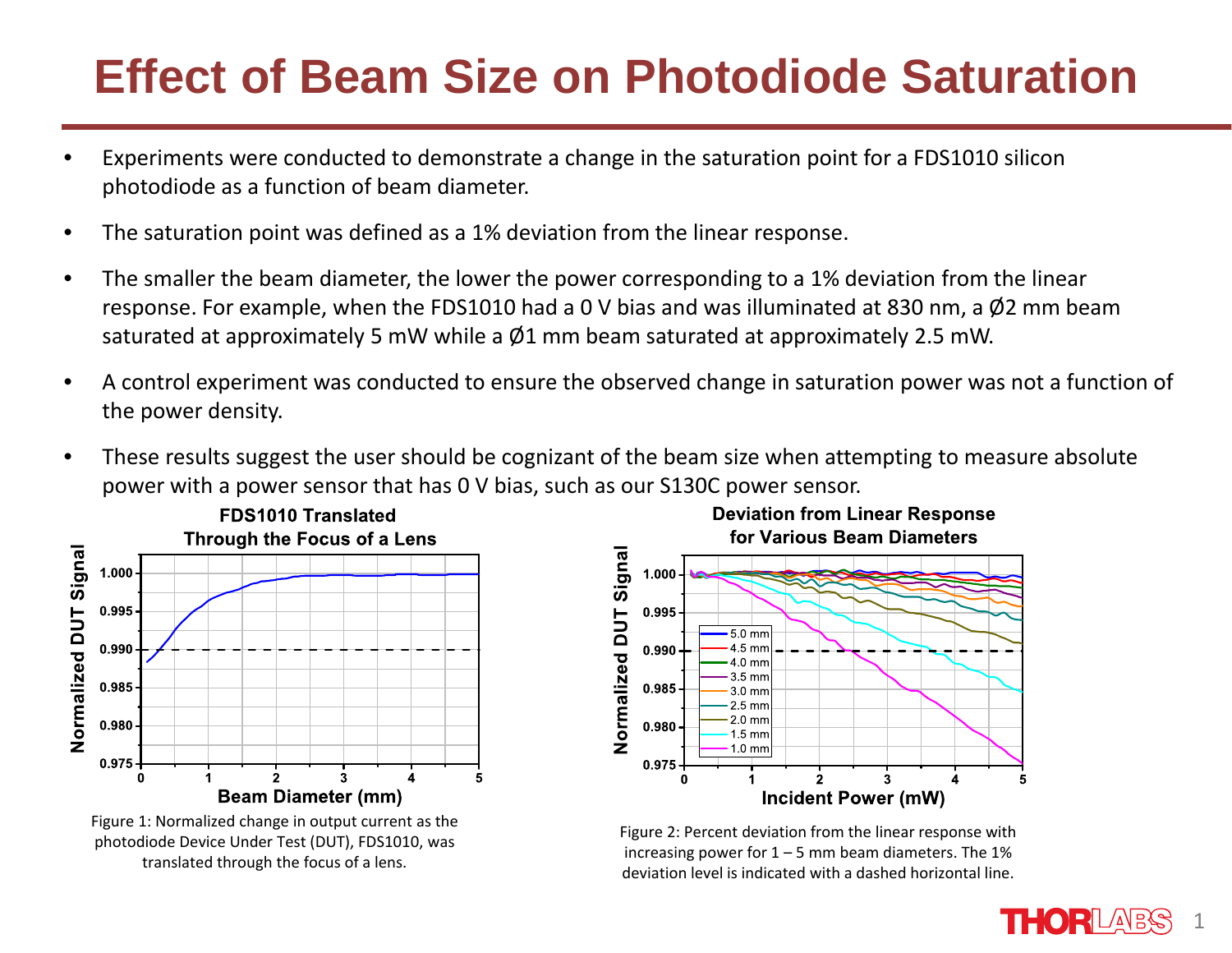# **Background**

- •• Photodiodes convert incident optical power into an electrical current.
- •**•** As discussed in our Lab Fact "Photodiode Saturation and Noise Floor," the output from a photodiode follows an S‐curve based on the noise floor and saturation limit. A typical S‐curve, recorded using <sup>a</sup> load resistor to convert the output current to <sup>a</sup> voltage, is shown in Figure 3.
- • $\bullet~$  Photodiodes are generally used within the linear response region in the middle of the S‐curve to simplify the response and prevent ambiguities near the noise floor and the saturation limit.



Figure 3: Measured response of <sup>a</sup> Si photodiode with <sup>a</sup> 5 V bias and 10 kΩ load resistor showing the linear region between the noise floor and saturation limit.

- •• In this Lab Fact, we investigated the change in saturation at the top of the S-curve with respect to the beam diameter incident upon <sup>a</sup> silicon photodiode (FDS1010) with <sup>a</sup> 0 V bias.
- • $\bullet~$  It is important to note that for the purposes of this Lab Fact, we have defined saturation as a 1% deviation from the linear region.
- • Additional control experiments were conducted to demonstrate that the observed effects were the result of beam size and not power density or local saturation.

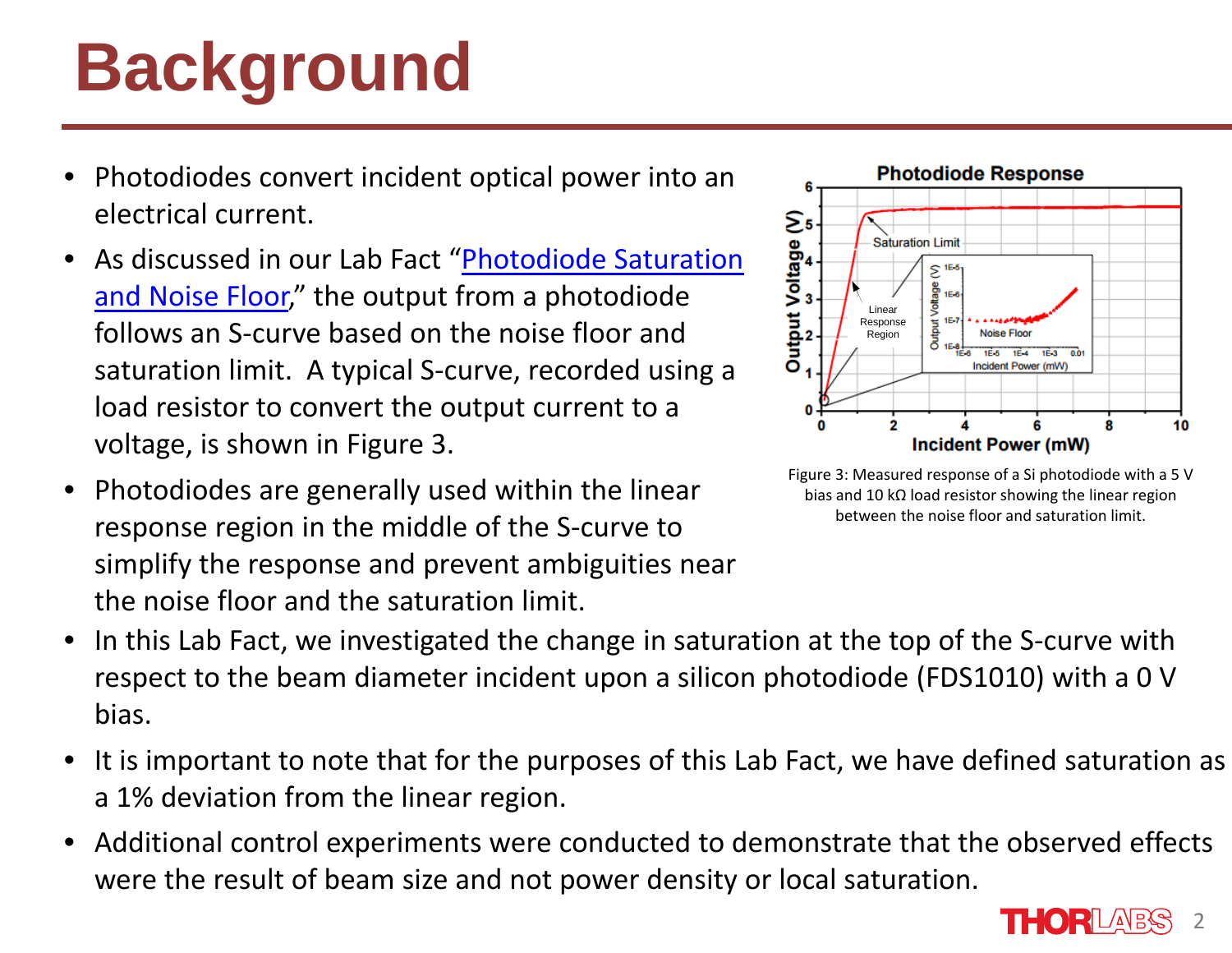# **Experimental Design**

- •An 830 nm superluminescent diode (SLD830S‐A20) was used to minimize coherent effects, such as speckle.
- •• The SLD was collimated with a fiber collimator (F810APC-842) and the beam traveled through a linear polarizer (LPNIR100‐MP), achromatic half‐wave plate (AHWP05‐980), and linear polarizer (LPNIR100‐MP) in order to control the incident power without changing the drive current applied to the SLD.
- •• An 80:20 beamsplitter (BSN11R) reflected 20% of the signal to a monitor photodiode (SM1PD1A) in order to remove any power instabilities. The photodiode had a 2 V reverse bias and the incident beam was  $\emptyset$ 7.5 mm for all measurements.
- $\bullet$  The 80% transmitted beam was focused by a lens (ACA254‐150‐B). Power values were determined by first calibrating the system with an integrating sphere (S142C) placed after the lens. A translation stage (LTS150) was then used to move a CCD beam profiler (BC106N‐VIS) through the lens focus to calibrate the beam diameter versus stage position. Beam diameters were measured to the 5% clip level.
- $\bullet$  Then the device under test (DUT), an FDS1010 photodiode with 0 V bias, was mounted on the stage and translated along the focused beam. Two datasets were recorded:
	- 1) A 1 mW beam was scanned to provide continuous measurements over 0.06 5 mm beam diameters in order to calibrate the photodiode position, assuming the minimum signal corresponds to the smallest beam diameter.
	- 2) The stage was scanned to provide measurements for 1 mm 5 mm beam diameters while the optical power incident upon the DUT was varied between 0.12 – 5 mW.
- $\bullet$  Output current from the monitor and the photodiode under test were recorded with an ammeter to remove the need for load resistors.



3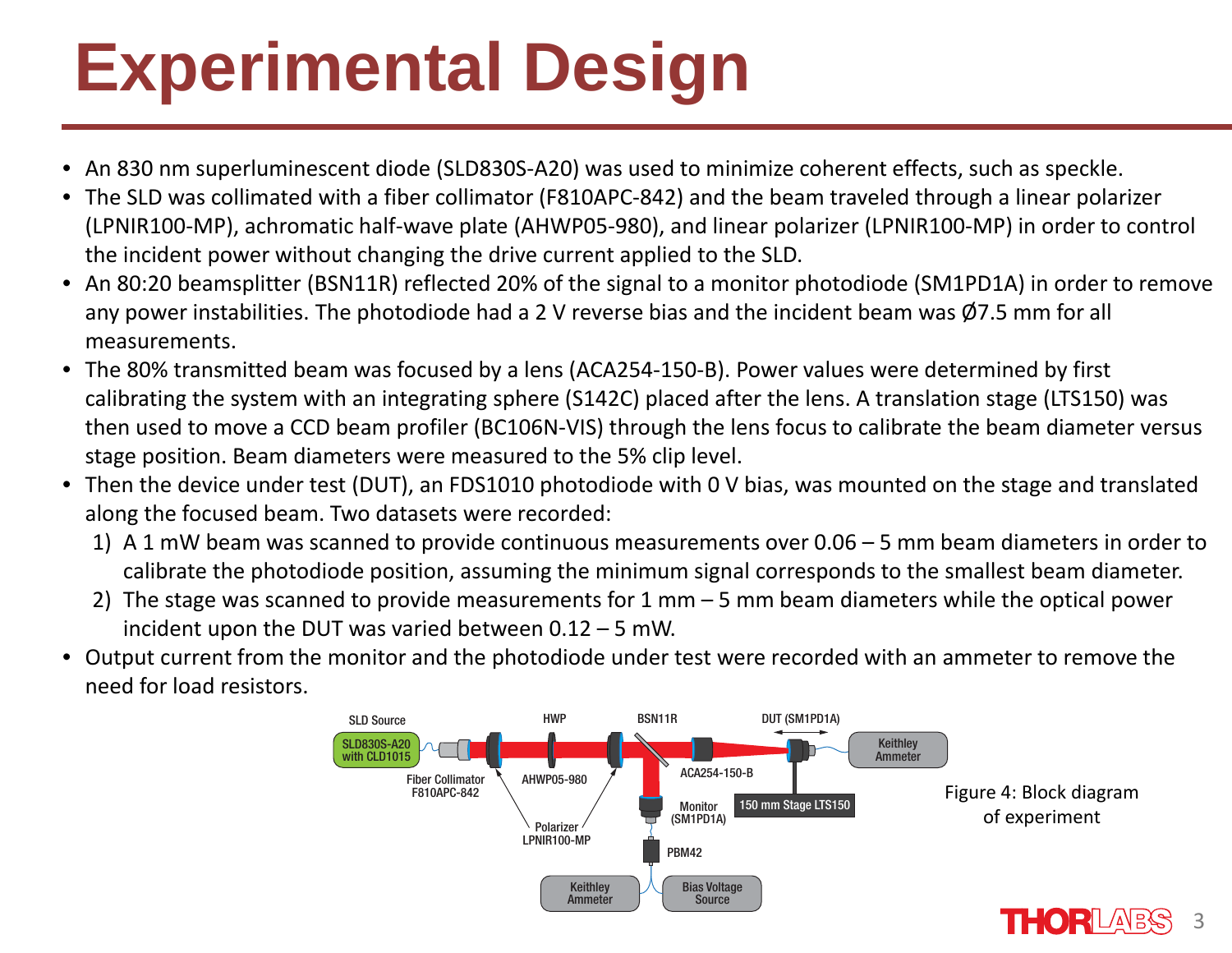### **Experiment Setup**



Figure 5: Experimental Setup

- 1. SLD source: **SLD830S‐A20**
- 2. LD Current Controller: **CLD1015**
- 3. Fiber Collimator: **F810APC‐842**
- 4. Linear Polarizer: **LPNIR100‐MP2**
- 5. Half Wave Plate: **AHWP05M‐980**
- 6. Plate Beamsplitter: **BSN11R**
- 7. Focusing Lens: **ACA254‐150‐B**
- 8. Photodiode DUT: **SM1PD1A** (**FDS1010**)\*
- 9. Monitor Photodiode: **SM1PD1A** (**FDS1010**)\*
- 10. Bias Module: **PBM42** (Modified)
- 11. Translation Stage: **LTS150**

\*SM1PD1A consists of the FDS1010 photodiode in an SM1‐threaded housing.

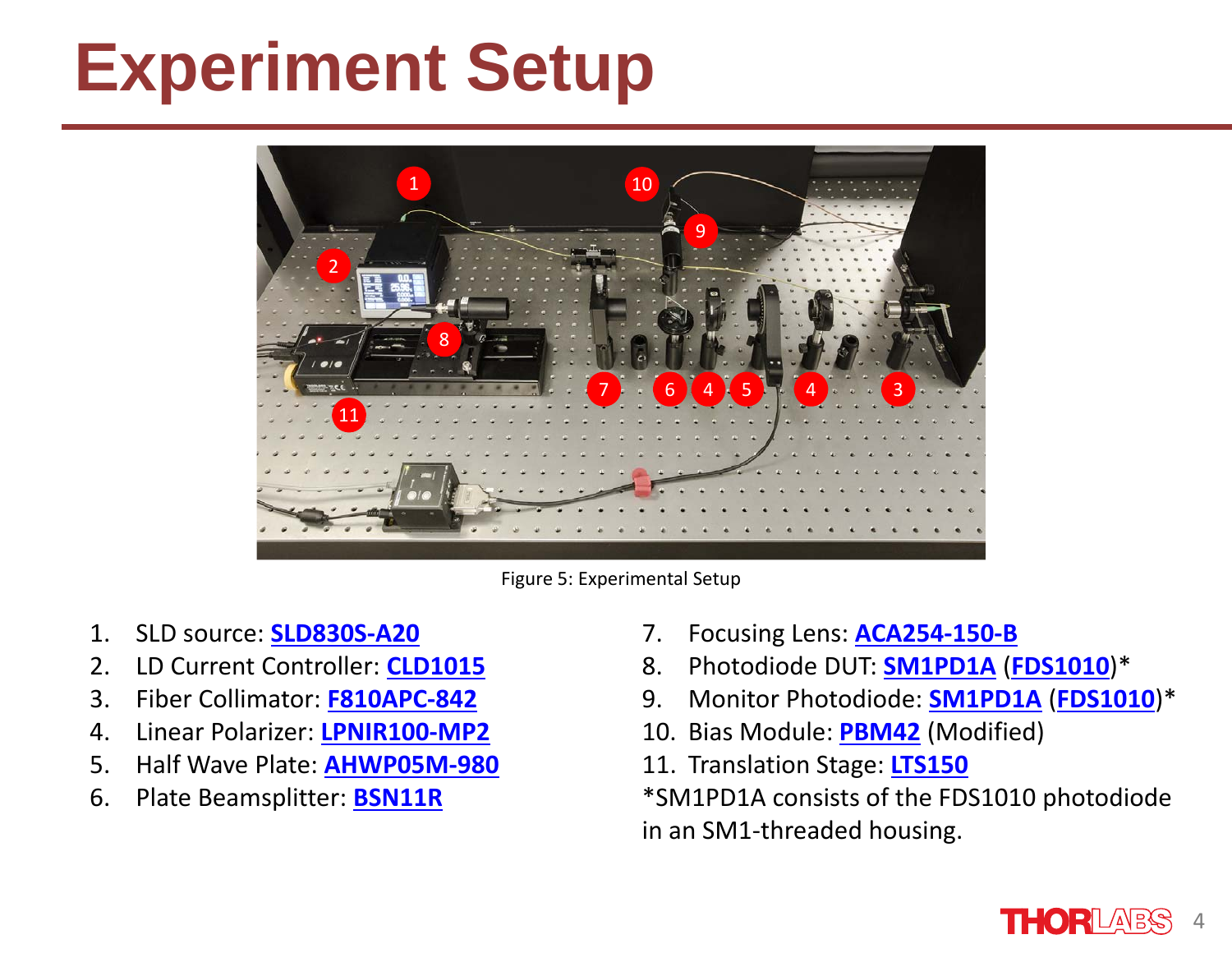### **Results: Beam Size**

- The plot in Figure 6 shows <sup>a</sup> typical normalized response for the photodiode DUT as it was scanned through the focus with an incident power of 1 mW.
- Starting on the right, the photodiode provided <sup>a</sup> constant current with the beam size decreasing from 5 mm to approximately 3 mm. After that point, the output current begins to decrease with decreasing beam size until reaching <sup>a</sup> minimum at the focus.
- With saturation defined as <sup>a</sup> 1% deviation from theconstant signal on the right side of the plot, the photodiode was saturated with beam sizes <300 μm.
- The plot in Figure 7 shows normalized output current versus incident power for beam sizes between  $\emptyset$ 1 and  $\emptyset$ 5 mm in steps of 0.5 mm. The plot only shows incident power up to 5 mW because that is the specified maximum incident power for the photodiode in the S130C power sensor.
- Here we can see that beam diameters >2 mm did not reach the saturation limit for the power range investigated, while the 1.5 mm beam saturated at approximately 3.75 mW and the 1.0 mm beam saturated at approximately 2.5 mW.



power for  $1 - 5$  mm beam diameters showing the 1 and 1.5 mm diameter beams saturate at 1% from the normalized response prior to 5 mW.

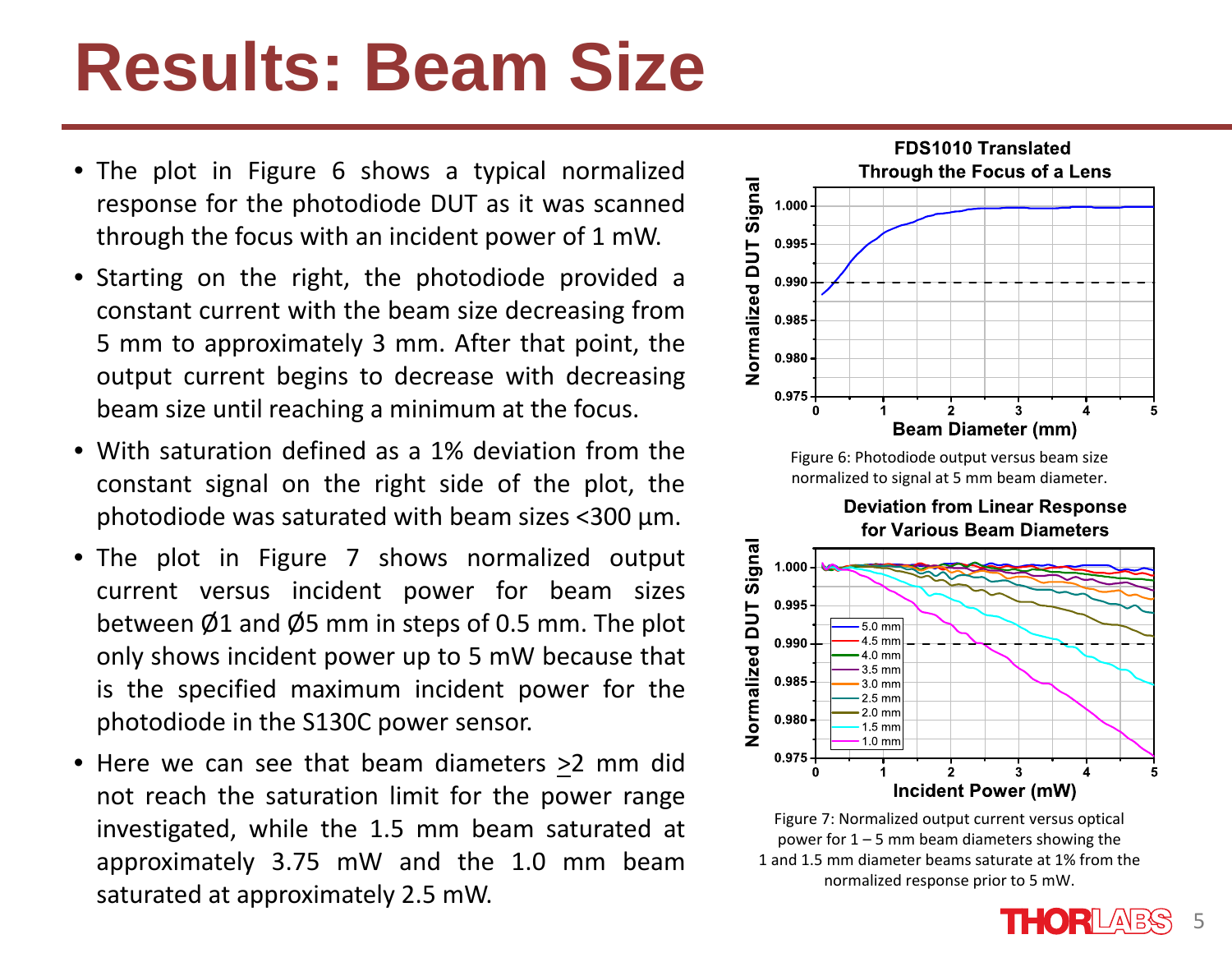### **Results: Local Saturation**

- An initial thought was that the results we obtained were the result of local saturation, where a large power density locally depleted or reduced the population of available carriers.
- To determine if this was the case, we plotted the normalized output current versus power density by finding the quotient of the measured power and the beam diameter in Figure 7.
- If the results were mainly a result of power density/local saturation, we would expect all of the beam diameters to overlap along a single function and saturation to occur at a single power density.
- However, this was not the case in Figure 8; in fact, every beam diameter began to deviate from the normalized value of 1 at a different power density. This result suggested that the saturation changes we observed were not the result of an incident power density limit for the photodiode.
- It is important to note that this set of measurements coupled beam size change with a change in optical power. In the next slide, we attempted to vary the power density of the beam while keeping both beam envelope and power constant. This was accomplished by creating a "comb‐like" structure within the beam profile.



Figure 8: Normalized output current versus power density for the same beam diameters. This shows the saturation effect does not appear to be based on <sup>a</sup> single power density.

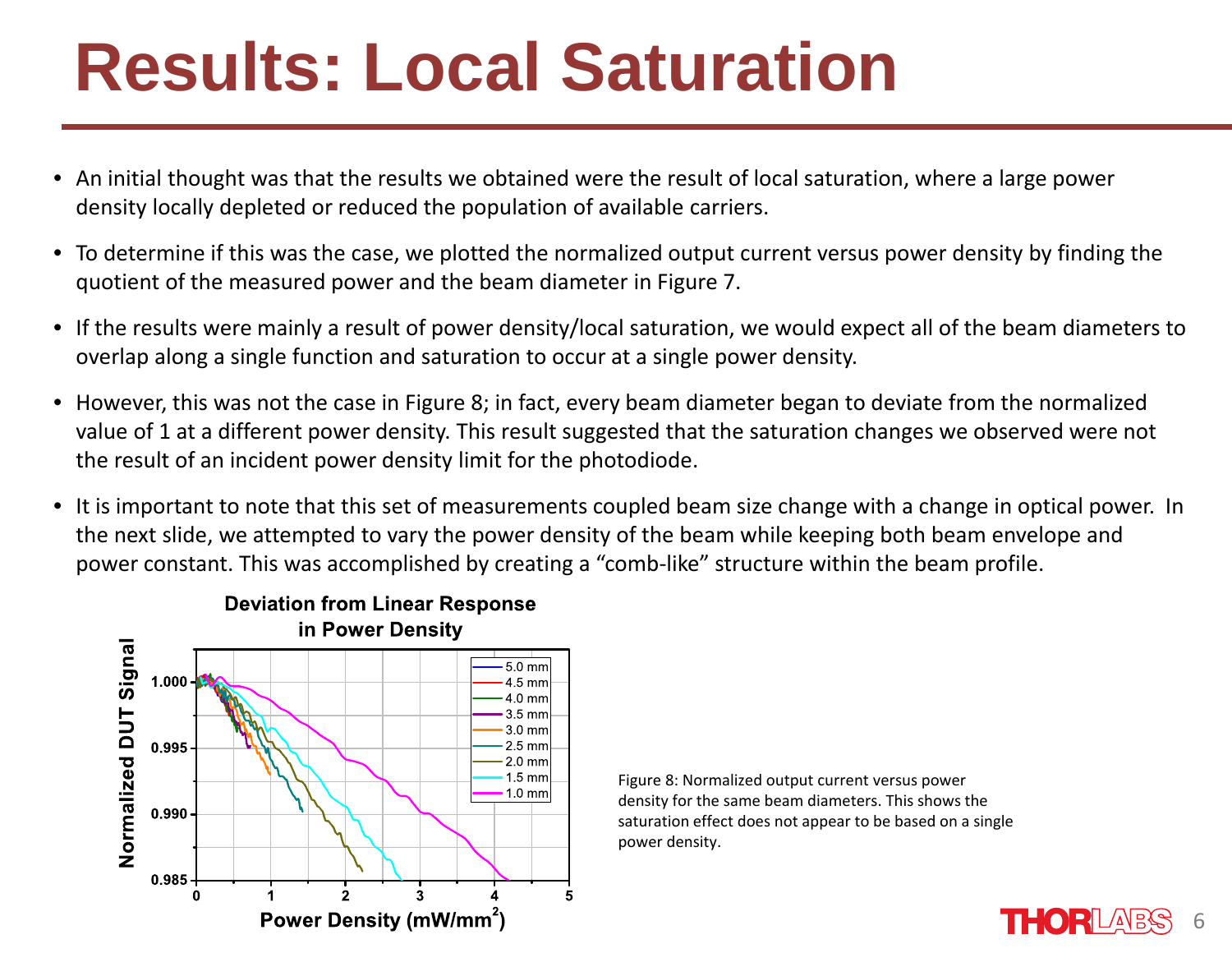# **Results: Beam Shape**

- • We segmented the Gaussian beam into an array of beamlets within the Gaussian envelope using a microlens array (MLA300‐14AR‐M) positioned 18.6 mm in front of the photodiode under test.
- • The plots in Figure 9 show sample cross sections of the beam profiles with and without the microlens array for the 4 mm diameter beam.
- • By including the microlens array, the overall optical power was concentrated into smaller spots within the Gaussian envelope, thereby creating larger power densities at the focus locations while maintaining a similar electrical path length to the sensor leads for the electrons to travel.
- $\bullet$  The normalized output versus incident power plot in Figure 10 shows the same solid lines for the unaltered Gaussian beam >2 mm with the results from the microlens array shown in the same color dashed lines.
	- o It is important to note that data was not acquired with the microlens array for beam diameters <2 mm because the beam size was too close to the 300 μ<sup>m</sup> pitch of the microlens array. The transmission of the MLA was also measured to ensure the same power levels were compared.



Figure 9: (Left) Gaussian fit to beam profiler measurement of Ø4 mm beam. (Right) Gaussian envelope fit to beam profiler measurement of Ø4 mm beam incident upon microlens array.



• Here, we can see the microlens array data was nearly identical to the original Gaussian beam for all beam diameters, further suggesting the measured saturation seems to be dependent on the overall diameter of the light incident upon the photodiode under test and independent of power density.

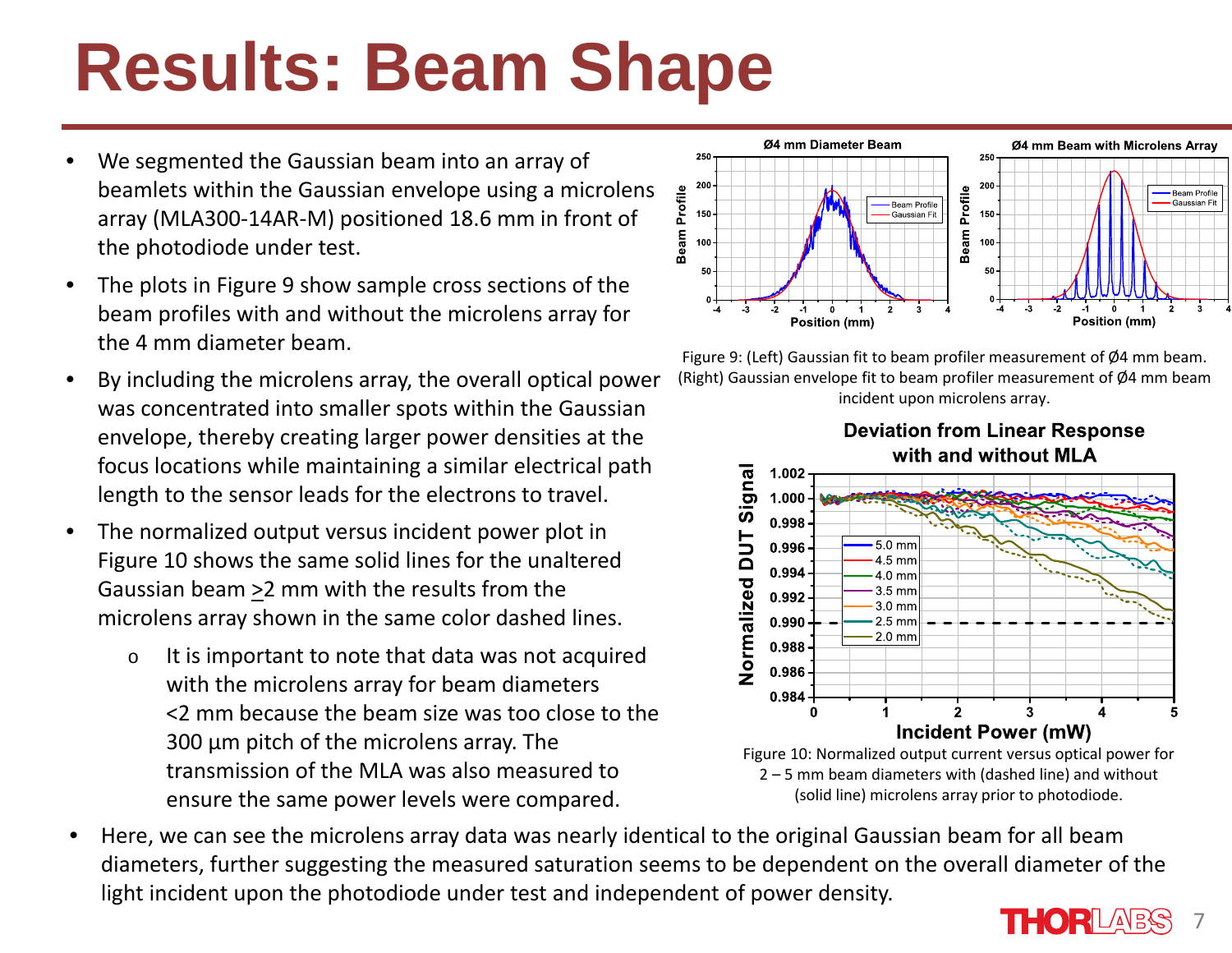#### **Series Resistance and Saturation**

- • One possible explanation for the change in saturation with beam size is that the series resistance changes with beam size.
- A common circuit model for the internal components of aphotodiode adapted from Korde *et al*. is shown in Figure 4 [1].
- In this model, the output current *I* can be calculated:

$$
I = I_L - I_0(\exp(eV_D / nkT) - 1)
$$
 (1)

where  $I_{L}$  is the internal photocurrent,  $I_{0}$  is the reverse saturation current*, e* is the electron charge,  $V^{}_{\!D}$  is the induced voltage drop across the resistive elements in the circuit, *n* is the emission coefficient, *k* is Boltzmann's constant, and *T* is temperature [1].

• Using Ohm's law we can substitute:

*V*<sub>D</sub> = IR<sub>S</sub>

 $\mathcal{S}$  (2) into Eq. (1) assuming the current through the shunt resistance,  $R_{SH}$ , is negligible compared to the current through the series resistance,  $R_{_S}$  (for a Silicon photodiode,  $R_{_{SH}}$  is on the order of GΩ while  $R_{_S}$  is tens to hundreds of Ω) :

$$
I = I_L - I_0(\exp(eIR_s / nkT) - 1).
$$
 (3)

- Assuming constant temperature, Eq. (3) shows the maximum current *I* (saturation) is dependent on the series resistance,  $R_{\sf s}$ . It is important to note that when a load resistance is used in series with a photodiode, the total resistance in Eq. (2) becomes the sum of the series resistance and load resistance.
- Series resistance is a function of several parameters such as semiconductor material and structure, temperature, and beam size. Scholze *et al*. suggests that the smaller the beam, the larger the series resistance due to the longer path length that the photo-generated charge carriers must travel to reach the sensor leads [2].







output current *I*.

voltage drop V<sub>D</sub>, parallel resistance R<sub>SH</sub>, series resistance R<sub>s</sub>, and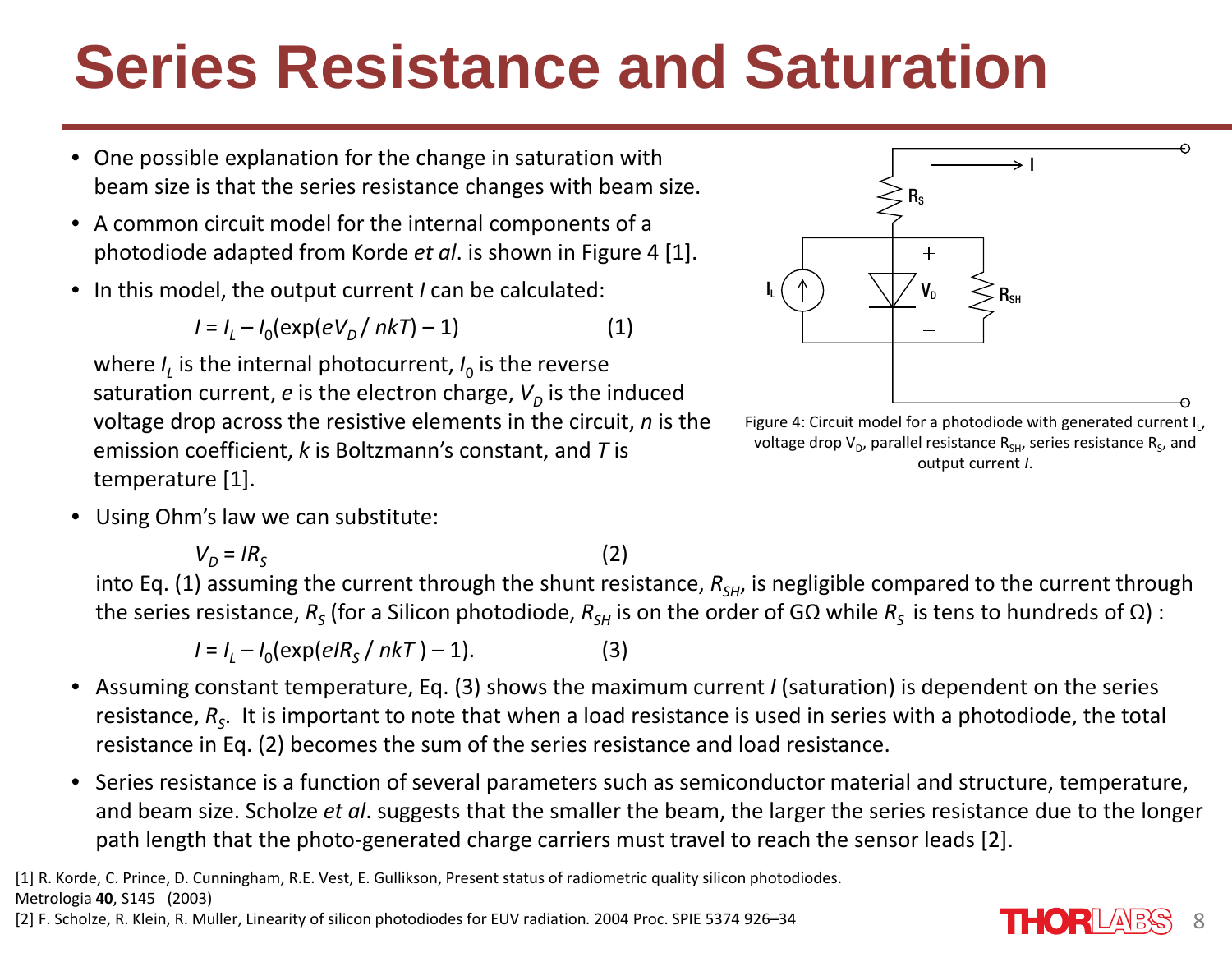## **Experimental Limitations**

- •Only one type of silicon photodiode was tested.
- • Results are only presented from one stock SM1PD1A, however we have qualitatively observed similar trends with other units.
- $\bullet$  Only a single superluminescent diode with a center wavelength around 830 nm was used. Because the photodiode's responsivity at 830 nm is high, we expect the observed change in saturation to be larger than had we used a wavelength with a lower responsivity (lower responsivity results in a smaller *I* in Eq. (3)).
- $\bullet$ • Tests were only conducted with a 0 V bias to model the **S130C** photodiode power sensors, because that is where we originally noticed saturation effects. If bias voltage is applied to the photodiode, then Eq. (3) becomes:

 $I = I_L - I_0(exp(e[V_{bias} + IR_s]/nkT) - 1)$  (4)

and therefore the contribution from *IR<sub>s</sub>* required to obtain a 1% change to the linearity will also increase.

 $\bullet$  We refrained from fitting our data to model a series resistance, because we felt it was beyond the scope of this Lab Fact. Our intention is to characterize the response of the FDS1010 so the user is aware of possible discrepancies in the measured power due to saturation when performing their own measurements.